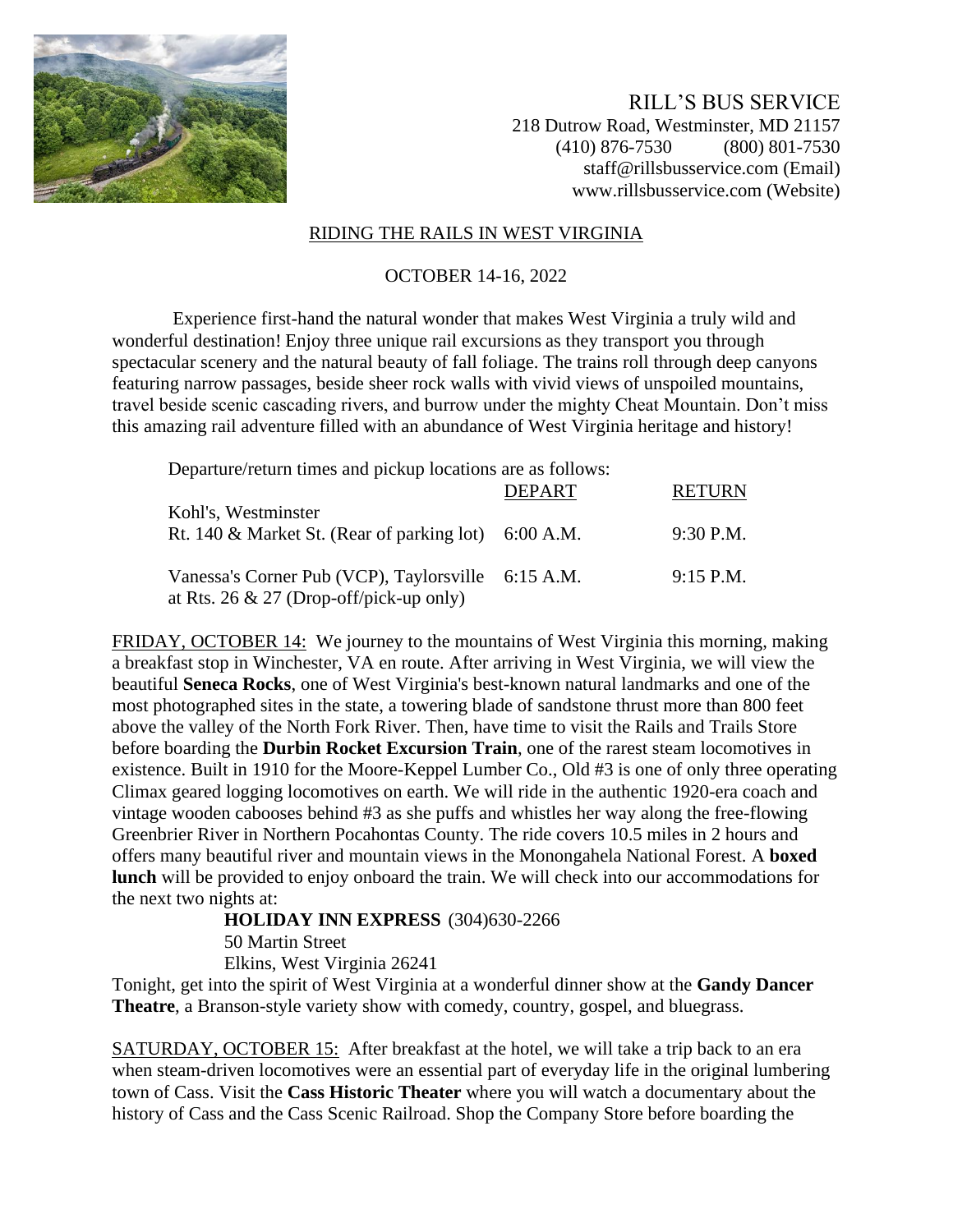steam locomotive of **Cass Scenic Railroad**, the same line built in 1901 to haul lumber to the mill in Cass. The locomotives are the same Shay locomotives used in Cass during that time, and many of the passenger cars are old logging cars that have been refurbished. Cass is the home to the world's largest fleet of geared Shay locomotives. The legendary turn-of-the-century class C-80 Shay, #5 has been toiling up Cheat Mountain for 115 years, making it one of the oldest engines in continuous service on its original line, and the oldest operable Shay in existence! The long haul of 11 miles to Bald Knob takes about four and a half hours for the 22-mile round trip. Enjoy the unparalleled views of mountain wilderness areas in windowless cars with panoramas of the lofty Appalachians becoming more beautiful as the train climbs higher and higher. Passengers suddenly realize they are entering a completely different world, mainly because of the change in trees, flowers and atmosphere. By climbing the 2,390 feet from Cass (2452-feet) to Bald Knob (4842-feet) on Back Allegheny Mountain and second highest point in West Virginia, passengers have made the equivalent to an 800-mile trip to Canada in climate because of the higher altitude. Here are found spruce trees, snowshoe hares and other plants and animals typical in the far north. The rustic overlook affords one of the most awesome, overwhelming spectacles in the east. Dwarfed by distance and almost lost in the vastness of the panorama is the giant Robert C. Byrd Green Bank Telescope, the world's largest fully steerable radio telescope, at the Green Bank Observatory in the valley near the foot of the mountain. A **boxed lunch** will be provided to enjoy with your ride. Dinner this evening is scheduled at **Graceland Mansion**, a beautifully restored Victorian mansion built in the 1890's at the height of the timber era, poised on the hillside of the campus of Davis & Elkins College.

# SUNDAY, OCTOBER 16: After breakfast, we will visit the **West Virginia Railroad**

**Museum**, located in the historic railyard, where you can view this year's exhibit called *Coal and the Railroad* which tells the story of the development of the coal and railroad industries in West Virginia. This exhibit features a guest exhibit from the Friends of Blackwater in Thomas, West Virginia, about the coal and railroad industrial complex built by Henry Gassaway Davis. Then, it's all aboard the **New Tygart Flyer**, a vintage diesel-powered passenger train which has gained a reputation as one of the most exciting mountain wilderness excursion rides in the U.S. featuring comfortable and pleasant accommodations. The 4-hour, 46-mile round trip features two separate mountain grades, an "S" curve tunnel, passage into a 1,500-foot deep canyon with steep densely forested slopes, and the crossing of a high bridge over the rushing Shavers Fork of the Cheat River before culminating at the inspirational "High Falls of Cheat," an 18' high, 150' wide waterfall in one of the most remote and pristine settings in the Eastern United States. Lunch is included onboard the train. This afternoon, we will depart with fond memories of our West Virginia rail adventure. A dinner stop will be made at Cracker Barrel en route home this evening.

### PRICE PER PERSON:

| SINGLE        | \$1,100.00 |
|---------------|------------|
| <b>DOUBLE</b> | \$950.00   |
| <b>TRIPLE</b> | \$890.00   |
| <b>QUAD</b>   | \$860.00   |

(PRICE INCLUDES: motorcoach transportation, lodging, luggage handling, 2 breakfasts, 3 lunches, 2 dinners, tax  $\&$  gratuities on meals included, admissions,  $3$  train rides,  $& 1$  show)

## A DEPOSIT OF \$300 PER PERSON IS REQUIRED WITHIN TWO WEEKS OF BOOKING. ALL RESERVATIONS AND FINAL PAYMENT MUST BE MADE BY **SEPTEMBER 2,**

**2022**. Payment can be made by cash, check or money order and mailed to our office at above address. Luggage tags and final itineraries are mailed about 2 weeks prior to the trip. Bills are not mailed for balances due, however,